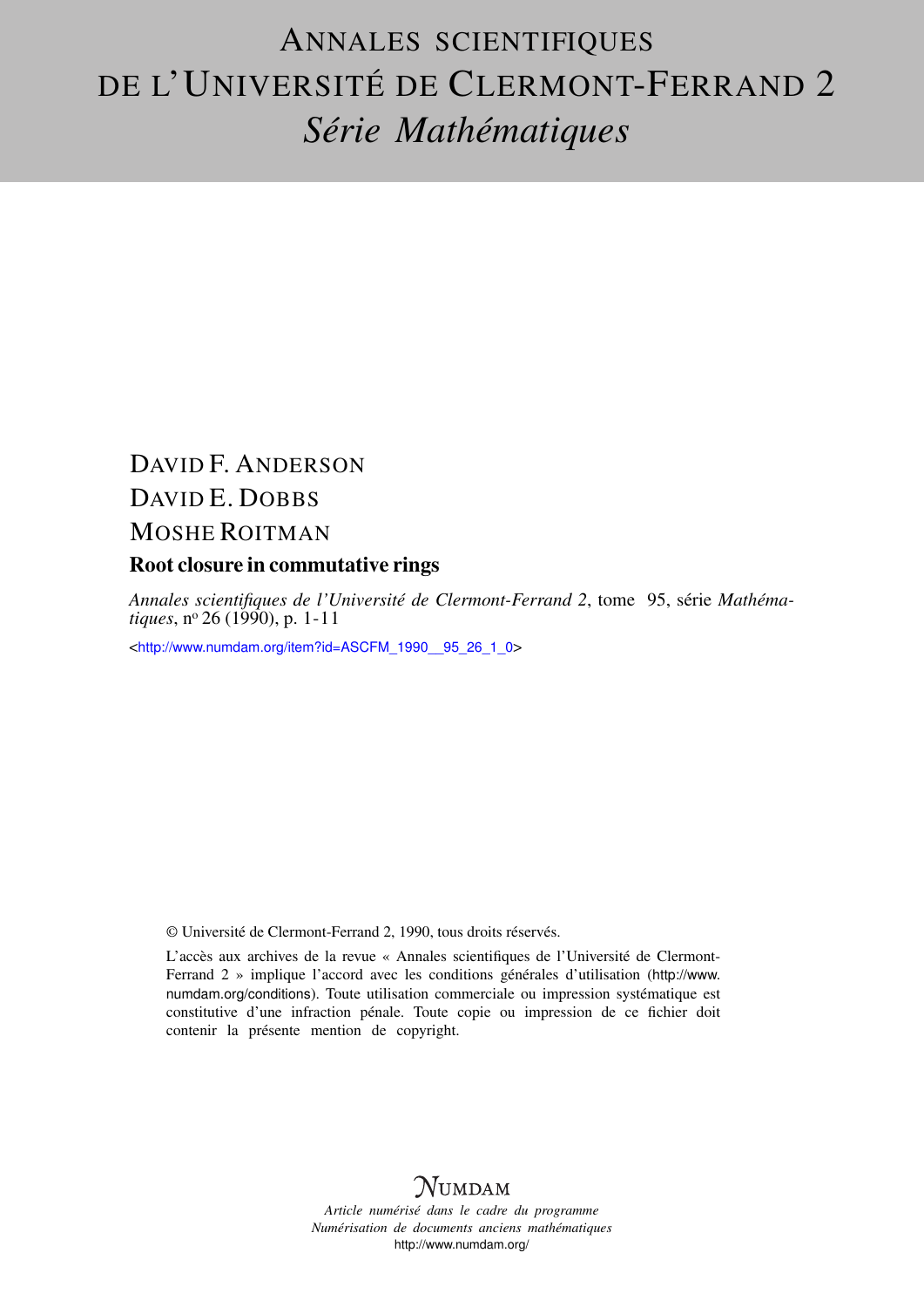## ROOT CLOSURE IN COMMUTATIVE RINGS

David F. Anderson\* and David E. Dobbs University of Tennessee Knoxville, Tennessee 37996-1300, U.S.A.

Moshe Roitman\*\* University of Haifa Mount Carmel, Haifa 31999, ISRAEL

#### 0. Introduction.

'Nhen solving polynomial equations by radicals over a field K , one generaity cannot express the solutions as rational functions of roots of elements in K . For example, to express the radical  $\sqrt{1 + \sqrt{1 + \sqrt{2}}}$  over Q, one has to extract roots in 3 steps and no fewer:  $\mathbb{Q} \subset \mathbb{Q}$  ( $\sqrt{2}$ )  $\subset \mathbb{Q}(\sqrt{1 + \sqrt{2}}) \subset$  $\mathbb{Q}(\sqrt{1+\sqrt{1+\sqrt{2}}})$  (Example 2.1(b) below). More generally, this paper deals with the question of how many steps are needed to obtain the "total root closure" of a given domain. Often the number of steps is infinite (Example  $2.1(a)$ ). Even though the number of steps is finite for any affine domain, it is \*D.F. Anaerson was supported in part by a National Security Agency grant.

<sup>\*\*</sup>M. Roitman thanks the University of Tennessee at Knoxville for its hospitality during his visit in August 1989.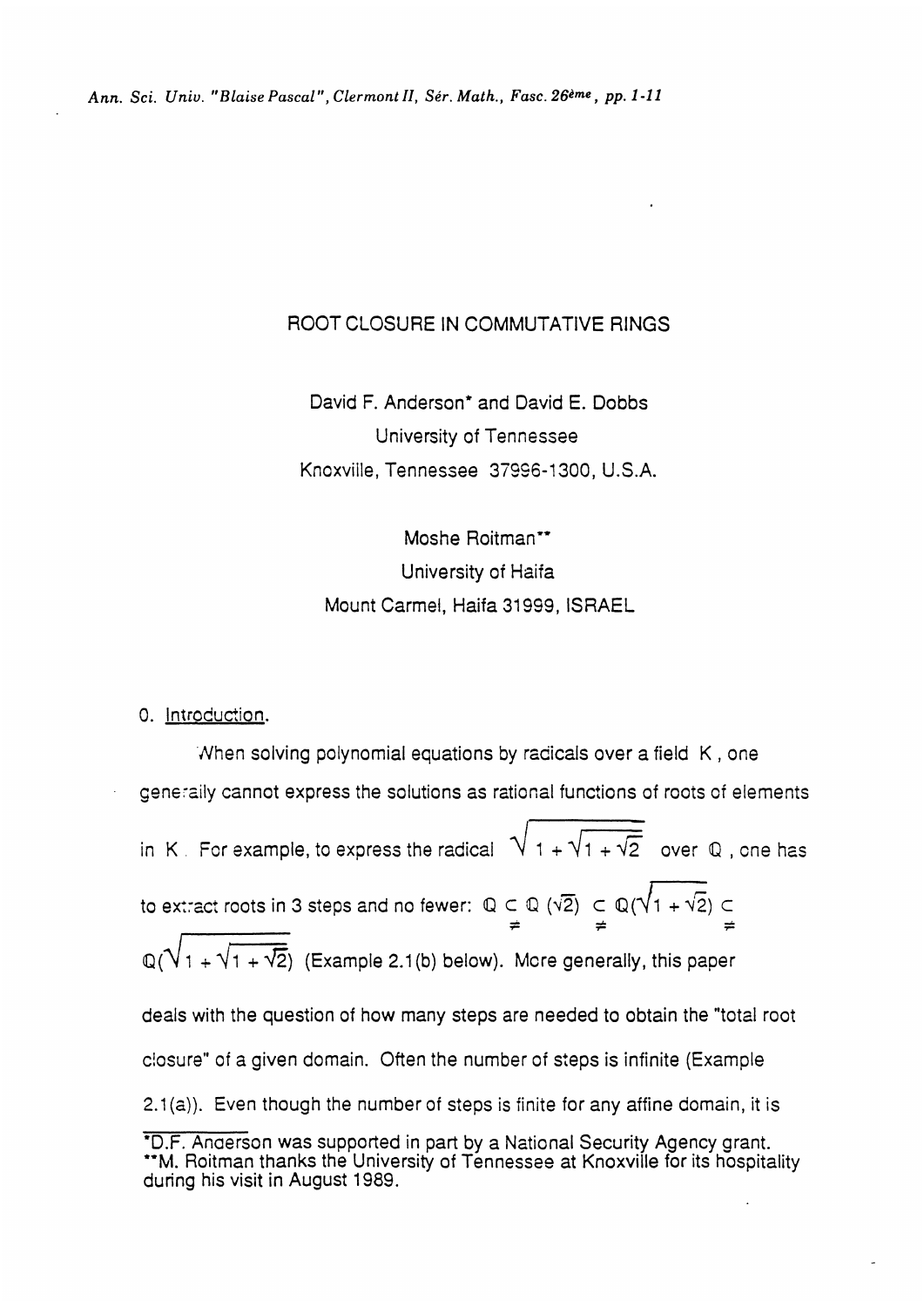David F. Anderson\* and David E. Dobbs and Moshe Roitman\*\*

unbounded in the class of affine domains (Theorem 2.2 and Example 2.1 (b)) .

For background and related work, see [BCM], [An], and especially [A], [All], and the references in all these papers.

#### 1. Preliminaries.

We first present some basic conventions, definitions and facts. Throughout this paper, we denote by S a nonempty subset of  $N = \{1, 2, 3, ...\}$ . All rings in this paper are commutative with identity.

We assume in this section that  $A \subseteq B$  are rings. The ring A is called S-root closed in B if whenever  $b \in B$  and  $b^n \in A$  for some n in S, then  $b \in A$ . The ring A is called S-closed in B if whenever  $b \in B$  and  $b^n \in A$  for all n in S, then  $b \in A$ . (See [A, §3, especially Theorem 3.2]). These two definitions coincide in case S contains just one element n ; we say in this case that A is n-root closed in  $B$ . In this paper, we will use mainly the first definition.

The smallest subring of B which contains A and is S-root closed in B is called the total S-root closure of A in B and is denoted by  $R_S(A, B)$ . Thus  $R S(A, B)$  is the intersection of all the subrings of B which contain A and are S-root closed in B. For  $0 \le m < \infty$ , define  $\Re S(A, B)$  inductively as follows:  $R_0^S(A, B) = A$ ; and for  $m > 0$ ,  $R_0^S(A, B)$  is the subring of B generated by  $~\mathbb{R}^{\mathbb{S}}$  (A, B) and the elements  $b \in B$  such that  $~b^n \in ~\mathbb{R}^{\mathbb{S}}$  (A, B) for some m-1  $n \in S$  . Thus for  $0 < m < \infty$  ,  $\mathbb{R}^{\infty}(\mathbb{A}, \mathbb{B}) = \mathbb{R}^{\infty}(\mathbb{R}^{\infty} \setminus (\mathbb{A}, \mathbb{B}), \mathbb{B})$  . Note that if  $S \subseteq T$ , then  $RS(A, B) \subseteq RT(A, B)$  for all  $0 \le m \le \infty$ . In case  $S = N$ , we delete reference to S; so the total root closure means the total N-root closure. If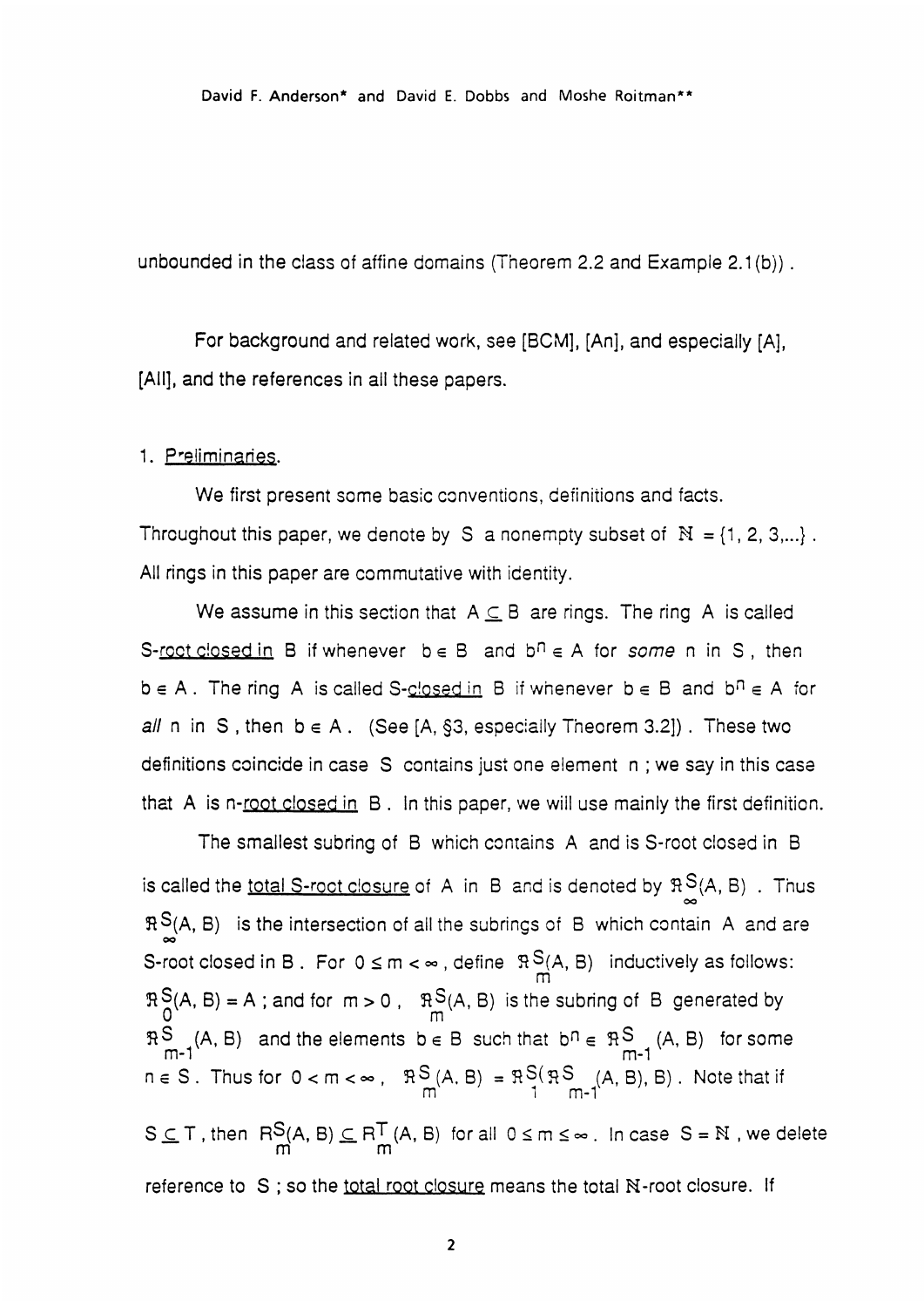$$
S = \{n\}, we write \mathbb{R}^n(A, B) rather than \mathbb{R}^{\{n\}}(A, B).
$$

Rather than representing the total S-root closure as an intersection, the following proposition represents it more explicitly as an ascending union.

PROPOSITION 1.1. Let 
$$
A \subseteq B
$$
 be rings. Then  $\mathbb{R}^S(A, B) = \bigcup_{0 \le m < \infty} \mathbb{R}^S(A, B)$ .

PROOF. Since  $\Re^S(A, B)$  is S-roct closed in B, we obtain by induction on m that  $\mathbb{R}$  S<sub>(</sub>A, B)  $\subseteq \mathbb{R}$  S<sub>(A, B)</sub> for all  $0 \le m < \infty$ ; so D: =  $\bigcup_{0 \le m < \infty} R^S(A, B) \subseteq R^S(A, B)$ . On the other hand, let  $b \in B$  and  $n \in S$ such that  $b^n \in D$ . There is an integer m such that  $b^n \in \mathbb{R}^S$  $(A, B)$ , so  $b \in \mathbb{R}^S$  (A, B). It follows that the ring D is S-root closed in B, so  $R S(A, B) \subseteq D$ , and we have equality.  $\Box$ 

Let  $S$  be a subset of  $N$ . We denote by  $D(S)$  the set of all divisors of integers in  $S$ . The set  $S$  will be called divisorially closed if  $S = D(S)$ . Of course, D(S) is always divisorially closed. Moreover, it is easy to show that for all  $0 \le m \le \infty$ ,  $\mathbb{R}^S(M, B) = \mathbb{R}^D(M, B)$ . However, on the other hand, we have

EXAMPLE 1.2. Let S and T be two distinct divisonally closed subsets of N . We can assume that  $S \nsubseteq T$ , and let  $r \in S \setminus T$ . Let F be a field of characteristic 0, and X an indeterminate over F. Let  $A = F[X]$  and  $B = F[X]$ . Clearly  $R \ge (A, B) = B$ . However,  $X \notin R \nmid (A, B)$ . Otherwise, there exists  $g \in B$  and  $t \in T$  such that  $g^t \in A$  and the coefficient of X in g is nonzero. If the constant coefficient of g is nonzero, then  $X$  has a nonzero coefficient in  $g<sup>t</sup>$  (since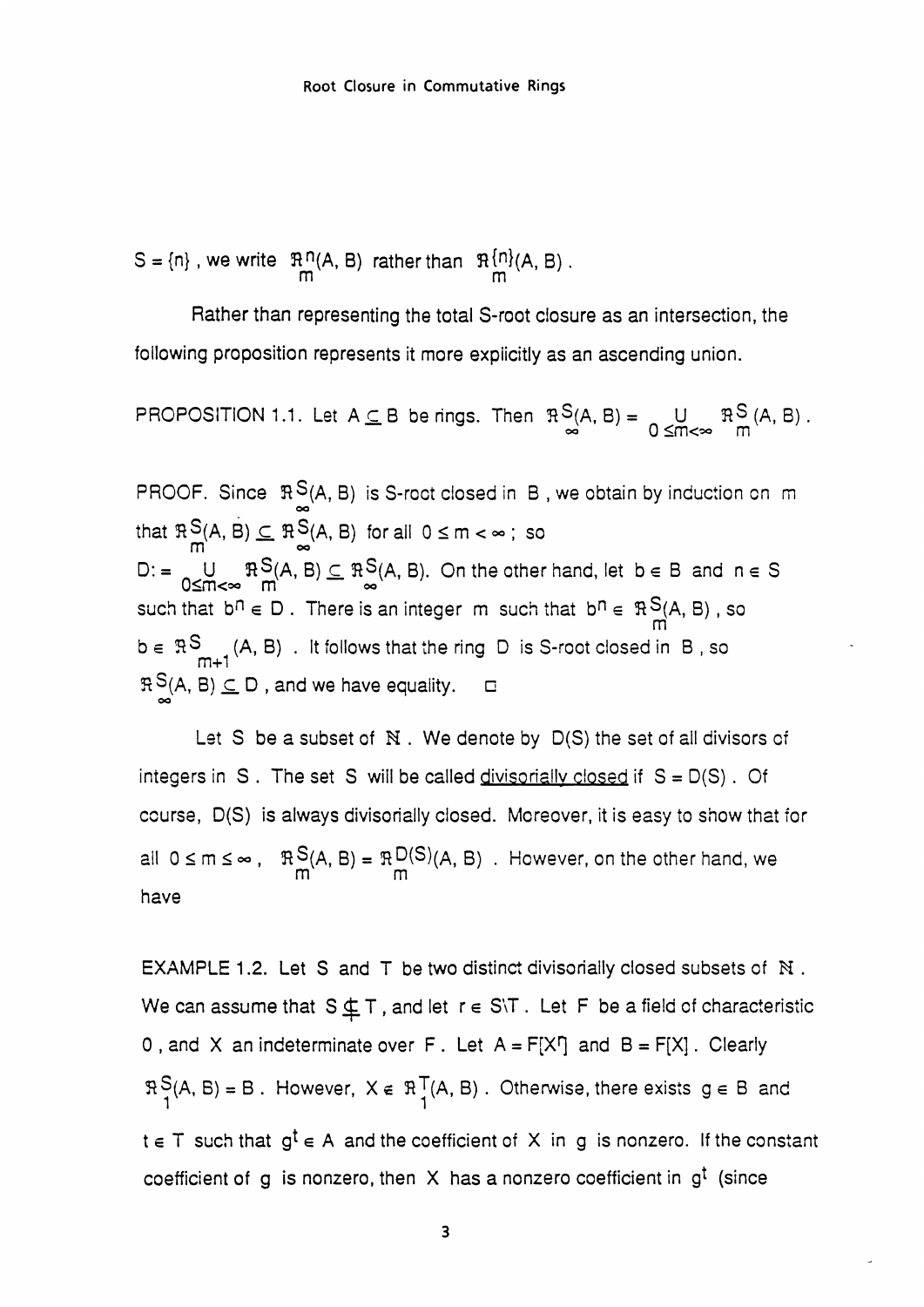David F. Anderson\* and David E. Dobbs and Moshe Roitman\*\*

char(F) = 0), whence  $X \in A$  and  $r = 1$ , a contradiction. So we can assume that the constant coefficient of g is zero, whence  $X^t \in A$ . Hence r is a divisor of t and  $r \in D(T) = T$  , a contradiction. It follows that  $\begin{array}{cc} \Re\supseteq(A,\,B) & \neq \, \Re^{-1}(A,\,B) \;. \ \Box \end{array}$ 

Let  $\langle S \rangle$  be the multiplicative submoncid of N generated by S (by definition,  $1 \in \langle S \rangle$ ). It is easy to see that  $\Re S(A, B) = \Re \frac{\langle S \rangle}{\infty}(A, B)$ . Thus, A is S-root closed in B if and only if A is  $\langle S \rangle$ -root closed in B.

PROPOSITION 1.3. Let P be the set of primes which divide some integer in S. Then  $\mathfrak{R}S(A, B) = \mathfrak{R}P(A, B)$ .

PROOF. Evidently,  $\langle D(S) \rangle = \langle P \rangle$ . Hence  $R_{\infty}^{S}(A, B) = R_{\infty}^{D(S)}(A, B) = R \langle D(S) \rangle$  $(A, B) = R \langle P \rangle (A, B) = R_{\infty}^{P}(A, B)$ .  $\Box$ 

EXAMPLE 1.4. Let P and Q be two distinct sets of primes in  $N$ . Assume that  $P \nsubseteq Q$ . In Example 1.2 above, take  $S = P$  and  $T = Q$ . We have, for all  $0 \le m \le \infty$ ,  $B = \Re \bigcap_{n=1}^{m} (A, B) \ne \Re \bigcup_{n=1}^{m} (A, B)$ .  $\Box$ 

If A is a domain with quotient field  $Q(A)$ , the S-total root closure of A is defined as  $R\binom{S}{A}$ , Q(A)), and denoted by  $R\binom{S}{A}$ . Similarly, define  $R\binom{S}{M}$  for all  $0 \le m \le \infty$ . Also,  $\Re_m(A)$  means  $\Re_m^N(A, Q(A))$ ; and a root closed domain means as usual a domain which is root closed in its quotient field.

We now return to the general case of rings. The transitivity of the S-root closure is straightforward. More precisely, we have the following easy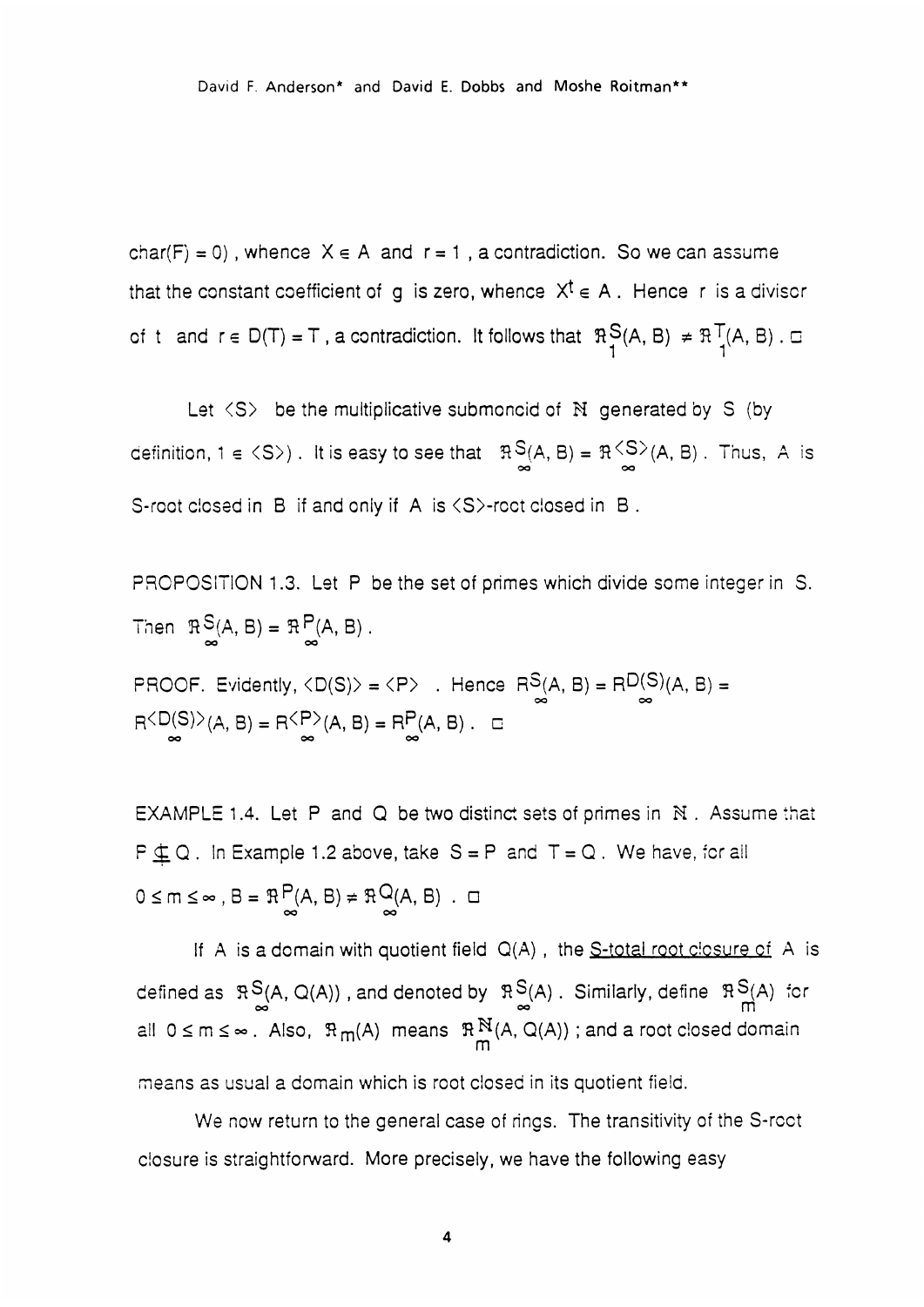PROPOSITION 1.5. Let  $A \subseteq B \subseteq C$  be rings such that B is S-root closed in C. Then A is S-root closed in B if and only if A is S-root closed in C .

Similarly, we have

PROPOSITION 1.6. Let  $A \subseteq B \subseteq C$  be rings such that B is S-closed in C. Then A is S-closed in B if and only if A is S-closed in C.

THEOREM 1.7. Let A and B be rings with a common ideal I. Then A is S-root closed in B if and only if A/I is S-root closed in B/I. Moreover, if  $v: B \rightarrow B/I$  is the canonical homomorphism and  $0 \le m \le \infty$ , then

 $R_S(A, B) = \nu^{-1}(R_S(A/I, B/I))$ .

PROOF. The theorem follows from the fact that for  $b \in B$  and  $n \in \mathbb{N}$ ,  $b^n \in A$  if and only if  $(b + 1)^n \in A/I$ .  $\Box$ 

In particular, let F be a field, D a subring of F , B a ring containing F , and I a proper ideal of B. Then  $D+1$  is S-root closed in  $F+1$  if and only if D is S-roct closed in F . (This follows from Theorem 1.7 since we have canonical isomorphisms  $(F + I)/I \equiv F$  and  $(D + I)/I \equiv D$ .) If we assume in addition that  $I \neq 0$ and  $F + I$  is an S-root closed domain, then  $D + I$  is S-root closed if and only if D is S-root closed in F. Indeed, let K be the quotient field of  $F + I$  (and also of  $D + 1$ , since  $1 \ne 0$ . Then by Proposition 1.5 and Theorem 1.7,  $D + 1$  is S-root closed (in K)  $\Leftrightarrow$  D + I is S-root closed in F + I  $\Leftrightarrow$  D is S-root closed in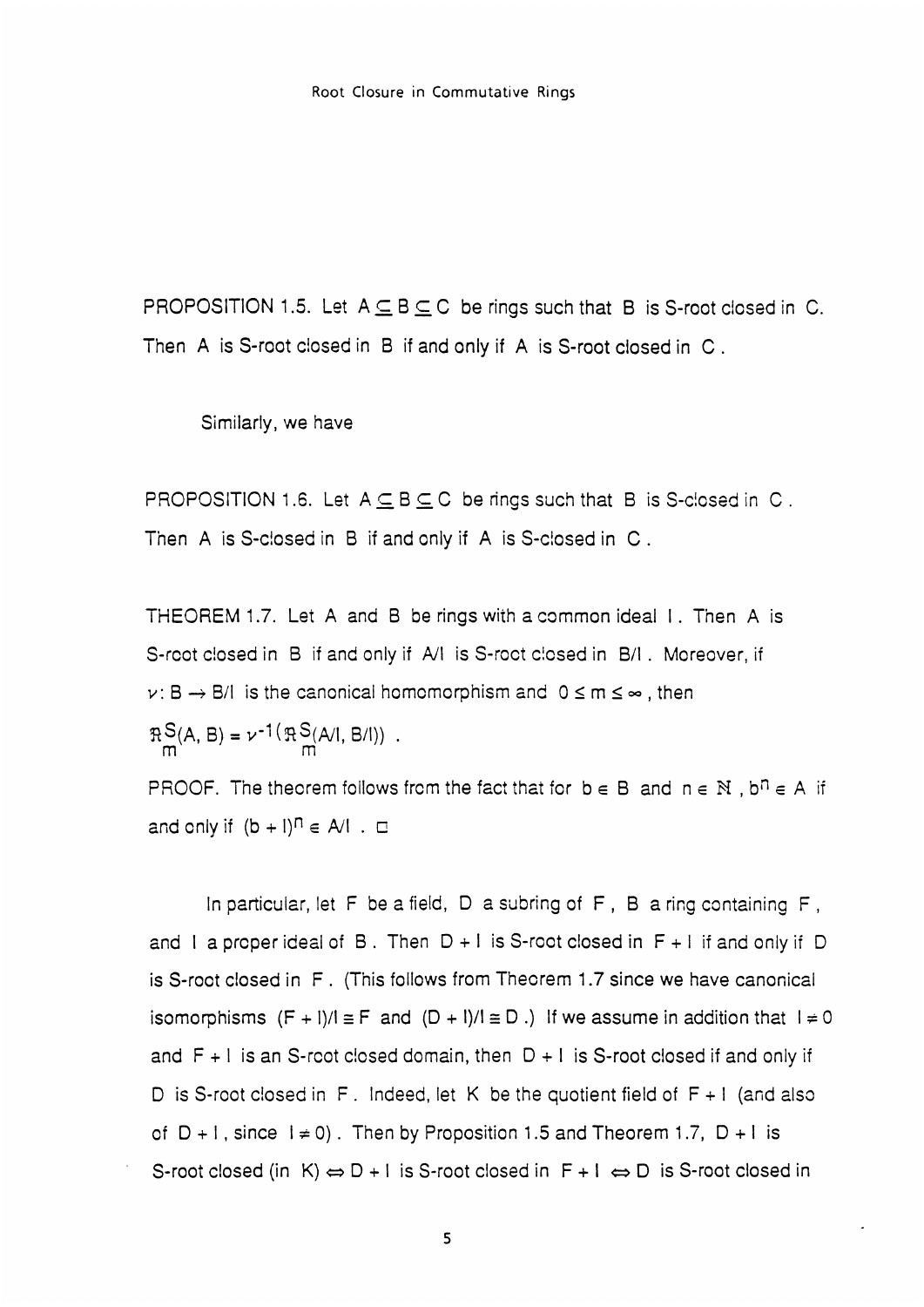### F . This generalizes [A, Lemma 2.1(c)].

For further applications of Theorem 1.7, let  $A \subseteq B$  be given rings. Then by Theorem 1.7, for all  $0 \le m \le \infty$  , we have  $\mathbb{R}^{\mathbb{S}}(A + X \mathbb{B}[X], \mathbb{B}[X]) = \frac{m}{m}$  $R \n\begin{bmatrix} 1 & 0 \\ 0 & 0 \end{bmatrix}$  + XB[X]. In particular, let A = F and B = K be fields. Thus by Proposition 1.5 and Theorem 1.7,  $R\frac{S}{m}(F+XK[X]) = R\frac{S}{m}(F+XK[X], K(X))$ >(F + XK[X], K[X]) =  $\begin{array}{l} \mathfrak{P}(F,K) + XK[X] \ \ . \end{array}$  . This enables us to obtain  $\begin{array}{l} \mathsf{m} \ \end{array}$ examples regarding  $\mathbb{R}^{\infty}(\mathsf{D})$  for a domain  $\mathsf D$  using constructions of the type  $R\frac{S}{M}(F, K)$ , where F and K are fields. (Instead of the polynomial extension  $B[X]$  , one can also use the power series extension  $B[[X]]$  .)

As a further illustraticn of Theorem 1.7, applying the previously described method to Example 1.2, one obtains a domain D such that  $\begin{array}{cc} \Re\operatorname{SO}(D)\neq \Re\operatorname{SO}(D) \end{array}$  . A similar remark holds for Example 1.4.

By analogy with Theorem 1.7, we have

THEOREM 1.8. Let A and B be rings with a common ideal I . Then A is S-closed in B if and only if All is S-closed in E/I .

We recall (cf. Swan [S]) that a domain A is seminormal if and only if it is  ${2, 3}$ -closed in its quotient field. Note that if x is an element in an extension domain of A such that  $x^2$  and  $x^3$  are in A, then  $x \in Q(A)$ . (indeed, if  $x \ne 0$ , then  $x = x^3/x^2 \in Q(A)$ .)

Using Theorem 1.8 and Proposition 1.6, we obtain: COROLLARY 1.9. Let  $A \subseteq B$  be domains with a common nonzero ideal  $I \neq B$ . If All is {2,3}-closed in B/I and B is seminormal, then A is seminormal.

6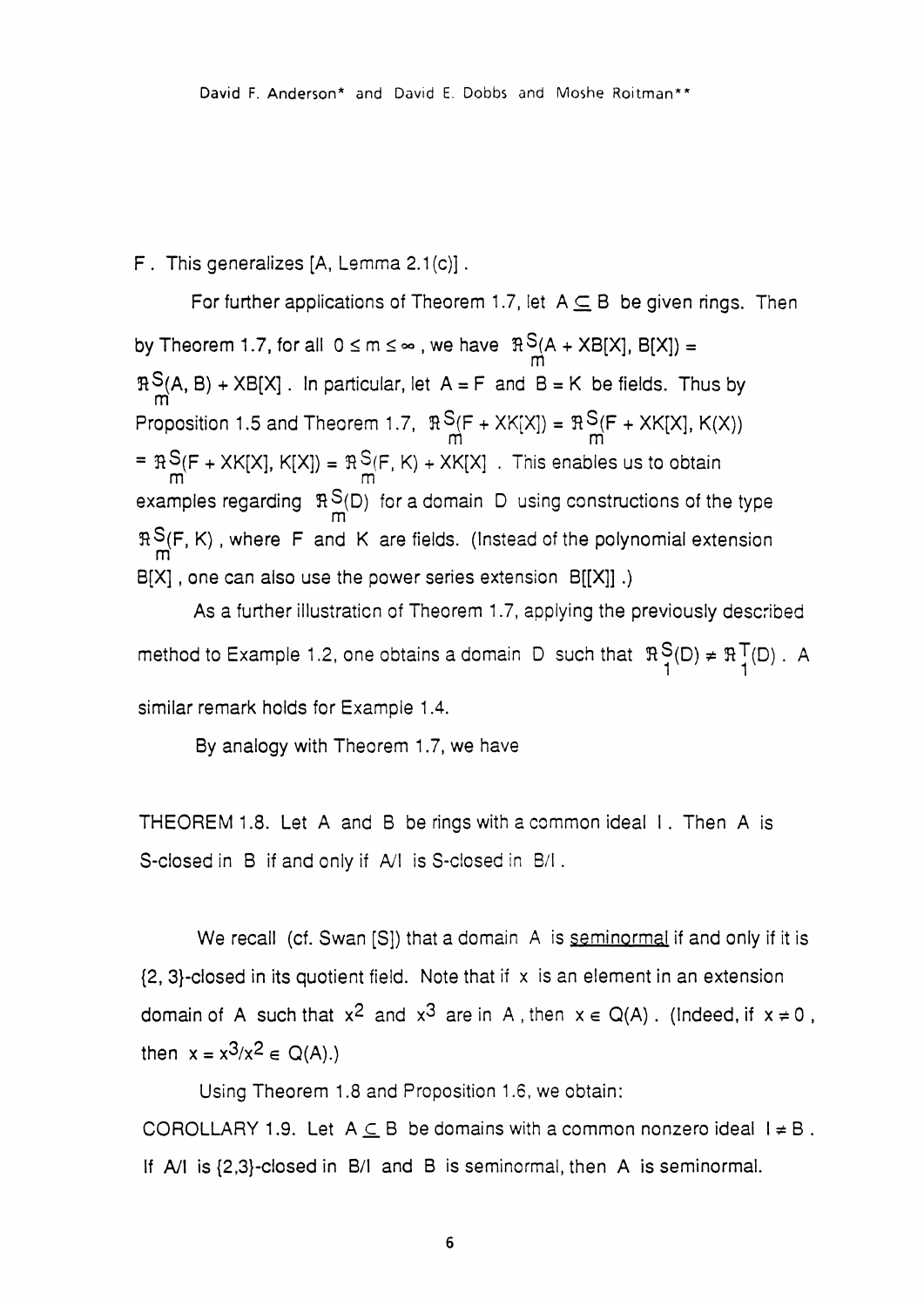COROLLARY 1.10. If  $D_1 \subseteq D_2$  are seminormal domains, then the domains  $D_1$  + XD<sub>2</sub>[X] and  $D_1$  + XD<sub>2</sub>[[X]] are also seminormal.

PROOF.  $D_1$  is seminormal in (i.e.,  $\{2, 3\}$ -closed in)  $D_2$ , by the above remarks. For the first assertion, apply Corollary 1.9, with  $A = D_1 + X D_2[X]$ ,  $B = D_2[X]$  and  $I = XD_2[X]$ . (One also needs the fact that the polynomial ring and the power series ring over a seminormal domain are seminormal: cf. [BCM], [BN].) Similarly, use  $A = D_1 + XD_2[[X]]$  for the second remark. $\Box$ 

The preceding corollary can be generalized to any number of variables.

#### 2. The number of steos for the total root closure.

EXAMPLE 2.1. (a) A quasilocal one-dimensional seminormal domain A such that for all  $0 \le m < \infty$ ,  $\Re_m(A) \subseteq \Re_{m+1}(A)$ . Moreover, for every finite m,  $\Re_m(A)$ is generated as an A-algebra by one element.

(b) For each positive integer m , a quasilocal (resp., affine) onedimensional seminormal domain A such that  $A = R_0(A) \subsetneq R_1(A) \subsetneq \dots \subsetneq R_m(A) = R_\infty(A)$  ; i.e., the total root closure of A is obtained in exactly  $m$  steps. Moreover,  $R_{\infty}(A)$  is generated as an A-algebra by one element.

(a) Define inductively a sequence  $(v_n)$  of positive real numbers:  $v_0 = 1$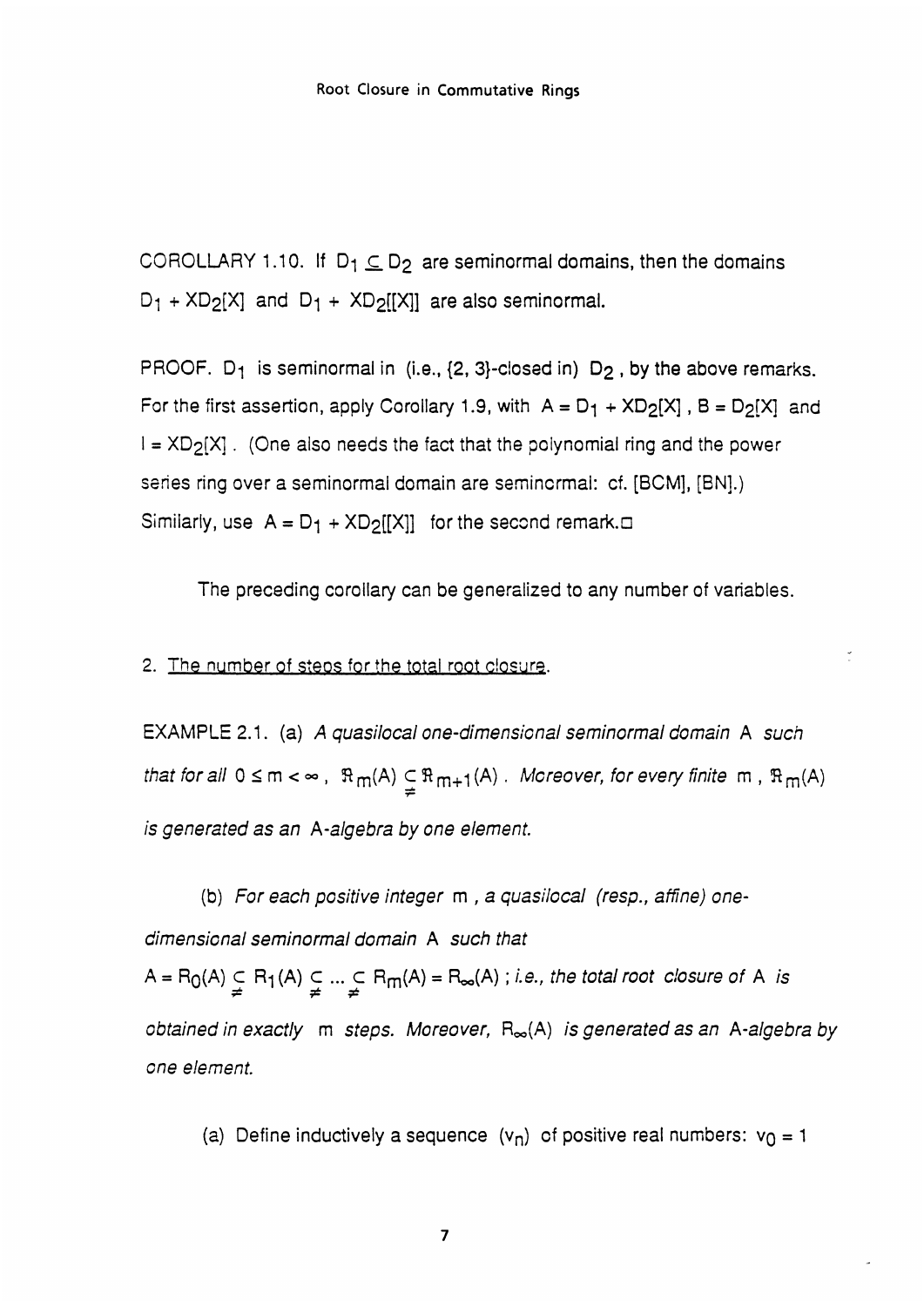and for  $n > 0$ ,  $v_n = \sqrt{1 + v_{n-1}}$ . Clearly  $v_n > 1$  for  $n \ge 1$  and  $\mathbb{Q}(v_0) \subseteq \mathbb{Q}(v_1) \subseteq \dots$  Set  $K = \mathbb{Q}(v_0, v_1, \dots)$ .

We prove by induction on  $n \ge 1$  that  $v_n \notin \mathbb{Q}(v_{n-1})$ . This is evident for  $n = 1$  since  $\sqrt{2}$  is irrational. Now suppose, as induction hypothesis, that  $\mathsf{v}_\mathsf{n}$   $\in$   $\mathbb{Q}(\mathsf{v}_{\mathsf{n-1}})$  for some  $\mathsf{n} \geq 1$  . Then  $\mathsf{N}_{\mathbb{Q}}(\mathsf{v}_{\mathsf{n}}) \mathsf{Q}(\mathsf{v}_{\mathsf{n-1}})$   $(\mathsf{v}_{\mathsf{n+1}}^2)$  $i = N_{\mathbb{Q}}(v_p)/\mathbb{Q}(v_{n-1})$   $(1 + v_n) = (1 + v_n)(1 - v_n) = -v_{n-1}$  is negative, and so cannot be a square of an element in  $\mathbb{Q}(v_n) \subset \mathbb{R}$ . Thus  $v_{n+1} \notin \mathbb{Q}(v_n)$ , completing the induction step.

Next, we show for  $n \ge 1$  that if  $y \in \mathbb{Q}(V_n) \setminus \mathbb{Q}(V_{n-1})$  has some power in  $\mathbb{Q}(v_{n-1})$ , then  $v = b v_n$  with  $b \in \mathbb{Q}(v_{n-1})$ . Put  $F = \mathbb{Q}(v_{n-1})$  and  $v = v_n$ . Write  $y = a + bv$  for suitable  $a, b \in F$ , with  $b \ne 0$ . Without loss of generality,  $a = 0$ ; put  $c = ba^{-1}$ . By hypothesis,  $(1 + cv)^k \in F$  for some integer  $k \ge 1$ . Since  $v^2\in$  F , the binomial expansion leads to  $\quad$   $\sum_{i=1}^{N}$   $\binom{K}{i}$  (cv) $^i$   $\in$  F . As  $\lor$  factors cut i ccd I 1≤i<mark>≤</mark>≺

of each term in the sum, and we know (by the previous paragraph) that  $v \notin F$ , we have  $\sum_{i \text{ odd}}^{k}$  (k)  $c^{i}$  v<sup>i-1</sup> = 0. As each v<sup>i-1</sup> > 0 (since i-1 is even) and all the odd  $1 < < x$ 

powers of c have the same sign, we have  $c^i = 0$ , and so  $c = 0$ , the desired contradicton.

Next, we prove by induction on  $n \ge 1$  that  $v_{n-1}$   $v_2^2$  is not the square of an element in  $\mathbb{Q}(v_{n-1})$ . This is immediate in case  $n = 1$ . If  $v_n v_{n+1}^2 = r^2$  for some  $r \in \mathbb{Q}(v_n)$ , then  $N_{\mathbb{Q}}(v_n)/\mathbb{Q}(v_{n-1})$   $(v_n v_{n+1}^2) = (-v_n^2)(-v_{n-1}) = v_{n-1}v_n^2$ =  $(N_{\mathbb{Q}}(V_{n})/\mathbb{Q}(V_{n-1})(r))^2$ , contrary to induction hypothesis.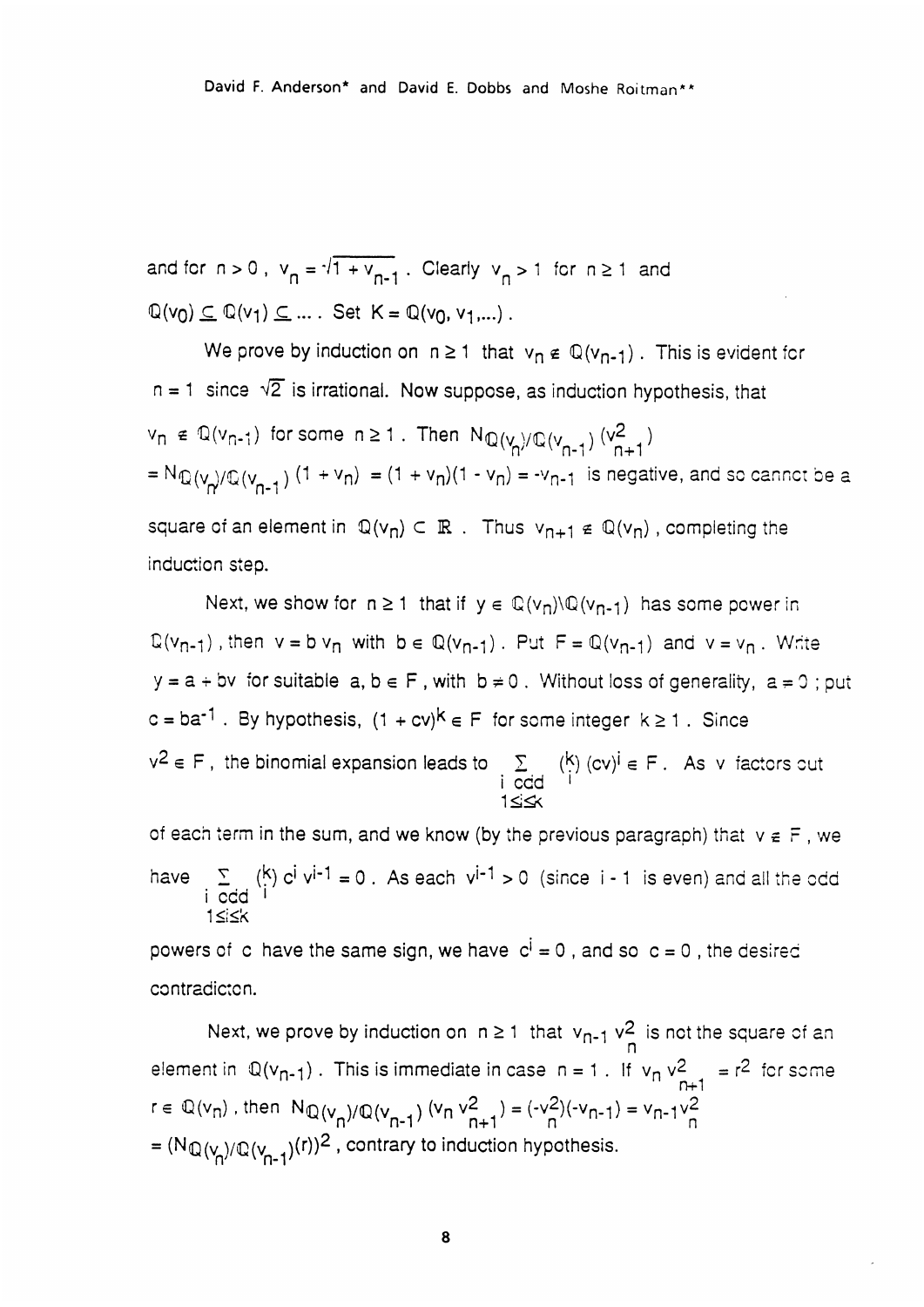Finally, we proceed to show that  $\mathbb{R}$   $m(\mathbb{Q}, K) = \mathbb{Q}(v_m)$  for all  $0 \le m < \infty$ . This is clear for  $m = 0$ . Proceed by induction on. m, supposing that  $\mathbb{R}_{m}(\mathbb{Q}, K) =$  $\mathbb{Q}(v_m)$ . As  $v_{m+1}^2 \in \mathbb{Q}(v_m)$ , we have  $\mathbb{Q}(v_{m+1}) \subset \mathbb{R}_{m+1}(\mathbb{Q}, K)$ . Conversely, suppose  $y \in K$  has some power in  $\mathbb{R}_m(\mathbb{Q}, K) = \mathbb{Q}(v_m)$ . Choose n minimal so that  $y \in \mathbb{Q}(v_n)$  and, without loss of generality,  $n > m + 1$ . Since  $m \le n - 2$ , some power of y is in  $\mathbb{Q}(v_{n-2})$ . As shown two paragraphs earlier, this leads to  $y = bv_n$ for some  $b \in \mathbb{Q}(v_{n-1})$ . Thus some power of  $b^2 v_2^2$  is in  $\mathbb{Q}(v_{n-2})$ . It is easy to show that  $b^2 v_n^2 \notin \mathbb{Q}(v_{n-2})$  unless  $b = 0$ . So we can assume that  $b^2 v_n^2 = c v_{n-1}$ for some  $c \in \mathbb{Q}(v_{n-2})$ . Applying  $N = N_{\mathbb{Q}(v_{n-1})/\mathbb{Q}(v_{n-2})}$ , we have  $N(v_{n-1}^2) =$  $N$ (cb<sup>-2</sup>  $v^2$ <sub>n-1</sub>) is the square of an element in  $\mathbb{Q}(v_{n-2})$ . However,  $N(v^2|v_{n-1}) =$  $v_{n-2}$   $v_{n-1}^2$  , which we showed above is <u>not</u> the square of an element. This (desired) contradiction completes the induction step, and completes the proof that  $\mathbb{R}_{m}(\mathbb{Q}, K) = \mathbb{Q}(v_m)$  for all  $0 \leq m < \infty$ .

Define  $A = \mathbb{Q} + \mathsf{X}\mathsf{K}[[\mathsf{X}]]$ . By Theorem 1.7 we have for all  $0 \le m < \infty$ ,  $\Re_{m}(A) = \mathbb{Q}(v_m) + XK[[X]]$ ; so  $\Re_{m}(A) \subseteq \Re_{m+1}(A)$ , as claimed. By Corollary 1.10, A is seminormal. Clearly A satisfies all the stated requirements.

(b) Modify the proof of (a), using  $K = \mathbb{Q}(v_m)$  and  $A = \mathbb{Q} + X\mathbb{Q}(v_m)[[X]]$  $(resp., A = \mathbb{Q} + X\mathbb{Q}(v_m)[X])$ .  $\Box$ 

For any given integer  $d \ge 2$ , let  $Y_1, ..., Y_{d-1}$  be independent indeterminates over a field K . Let T (resp., T) be the complement of the ideal  $(Y_1,..., Y_{d-1})$  in  $\mathbb{Q}[Y_1,..., Y_{d-1}]$  (resp.,  $K[Y_1,..., Y_{d-1}]$ ). In the preceding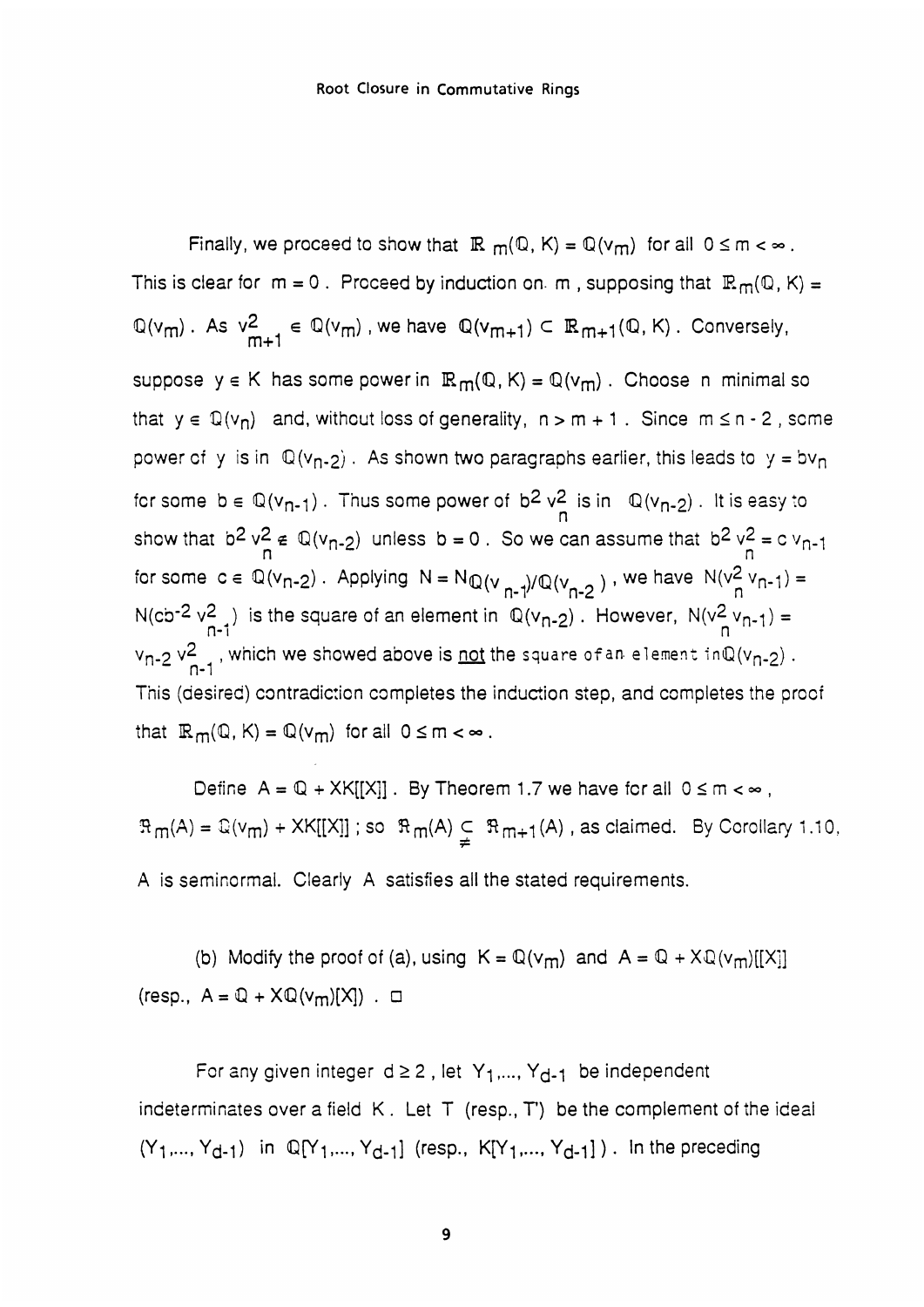example, we may replace A by  $\mathbb{Q}[Y_1,..., Y_{d-1}]T + \text{XK}[X, Y_1,..., Y_{d-1}]T$  in order to obtain an example with Krull dimension d .

We next show that no ring of the kind in Example 2.1(a) can be affine. More precisely, the total root closure of any Noetherian domain with finite normalization is attained in finitely many steps.

THEOREM 2.2. Let A be a Noetherian domain such that  $R S(A)$  is a finitely generated A-module. Then  $\Re S(A) = \Re S(A)$  for some finite m.

PROOF.  $\mathbb{R}^S$ (A) is a Noetherian A-module. Hence the chain of submodules  $A = \Re \frac{S}{n}(A, B) \subseteq \Re \frac{S}{1}(A, B) \subseteq \Re \frac{S}{2}(A, B) \subseteq ...$  stabilizes. Apply Proposition 1.1. c

Let A be a Noetherian domain. The A-module  $\Re S(A)$  is finitely generated in case the integral ciosure of A (in its quotient field) is finitely generated. This hoids for a large class of domains; see e.g. [M, Ch. 12]. In particular, this holds for affine domains.

The case in which the Noetherian domain A is local and one-dimensional is of special interest. If such A is seminormal, then its integral closure is A-finite. (See [BGRI for more general results.) Thus, by Theorem 2.2, the total roct closure of A is obtainable in finitely many steps .

In general, the integral closure of a Ncetherian domain need not be finitely generated: the first example of this is due to Y. Akizuki. (See also the examples in [GL] and the references there.) In view of these examples, we conjecture that the total root ciosure of a Noetherian domain A need not be obtainable in finitely

10